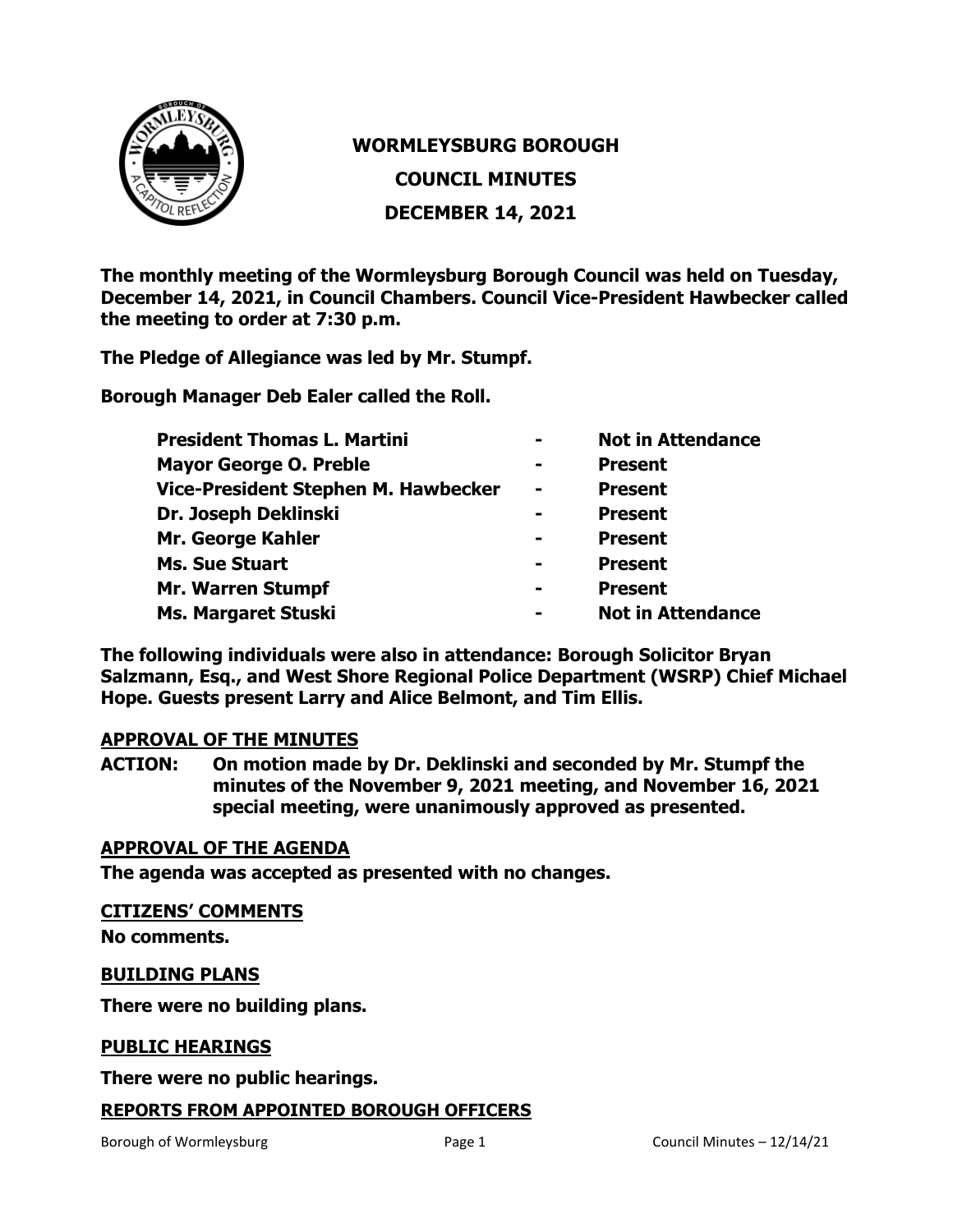#### **Borough Manager**

**The Borough Manager's monthly report, which was emailed earlier, was accepted with no questions.**

## **Borough Treasurer**

**The November Treasurer's report was reviewed.**

**ACTION: On motion made by Dr. Deklinski and seconded by Ms. Stuart, the November Treasurer's report was accepted and directed to be filed for audit.**

**Borough Solicitor**

- **ACTION: On motion made by Dr. Deklinski, and seconded by Ms. Stuart, Council unanimously approved the Remedial Action Agreement for 506 Kevin Court, Camp Hill, PA 17043.**
- **ACTION: On motion made by Mr. Stumpf, and seconded by Ms. Stuart, Council unanimously assented to defer action on the Emergency Shelter Agreement till next meeting.**

## **Borough Engineer**

**The Borough Engineer report was provided electronically summarizing the status of the following projects and tasks to be performed:**

- **i. Redding Park CDBG Project**
- **ii. 120-124 South Front Street Demolition CDBG**
- **iii. 2022 Roadway/Paving Project**
- **iv. Rupley Park MS4 BMP**
- **v. Walnut Street Drainage**
- **ACTION: On motion made by Dr. Deklinski, and seconded by Mr. Kahler, Council unanimously approved the Borough Engineer prepare the draft bid documents for the 2022 Roadway / Paving Project.**

## **COUNCIL PRESIDENT'S REPORT**

**In absence of Mr. Martini, Mr. Hawbecker provided the report.**

**Mr. Hawbecker extended appreciation to all those involved with the Community Tree Lighting Program.**

## **COUNCIL VICE-PRESIDENT'S REPORT**

**Mr. Hawbecker provided the report.**

**ACTION: On motion made by Ms. Stuart, and seconded by Dr. Deklinski, Council unanimously approved the distribution of funds as follows (as evidenced by the check registers dated from 11/9/2021 to 12/14/2021).**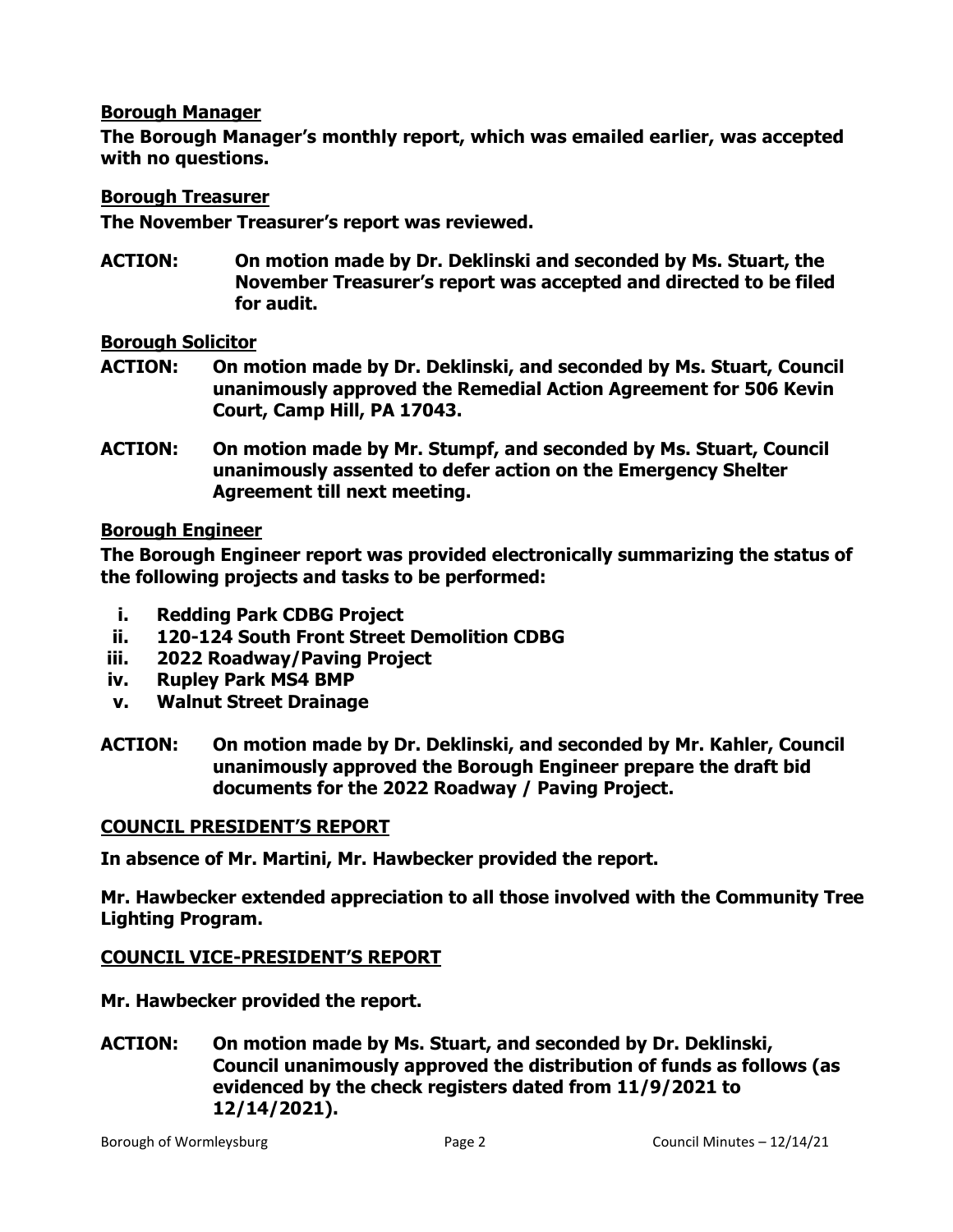| <b>Accounts</b>      | <b>Number of Checks</b> | <b>Distribution Summary</b> |
|----------------------|-------------------------|-----------------------------|
| <b>General Fund</b>  | 67                      | 90,773.99                   |
| <b>Fire Tax Fund</b> | 5                       | 2,2221.36                   |
| <b>Sewer Fund</b>    | 46                      | 75,880.04                   |
| Total                |                         | 168,875.39*                 |

**\*The distribution summary total may include inter-fund transfers in keeping with accounting requirements.** 

# **MAYOR'S REPORT**

**The Mayor provided his monthly report, which was accepted without questions.** 

## **COMMITTEE REPORTS**

## **Parks, Public Lands and Recreation Committee, COG**

**ACTION: On motion made by Dr. Deklinski, and seconded by Mr. Kahler, Council unanimously accepted, with regret, the resignation of McCall Davis from the Recreation Board.**

## **Planning Commission and Streets, Sanitary/Highway Committee**

**ACTION: On motion made Mr. Deklinski and seconded by Ms. Stuart, Council unanimously approved writing an ordinance for the stop sign placement northbound at the corner of North Second Street and Edna Street.**

**Service/Property Committee**

**No report.**

**Codes Enforcement, Zoning, Sidewalks and Shade Trees Committee Ms. Stuart reported the Sign Ordinance and Solid Waste Ordinance drafts have been sent to solicitor for final review.**

# **Public Safety Committee**

**ACTION: On motion made by Mr. Stumpf and seconded by Ms. Stuart, Council unanimously approved the West Shore Bureau of Fire (WSBF) Major Incident Types and Classification reports for November 2021.** 

**Dr. Deklinski reported that the WSBF, in 2021, received \$250,000 in federal and state grants.**

**Mr. Stumpf requested Manager Ealer send a letter to residents regarding leaf pickup options now that curbside leaf vacuum service has ended.**